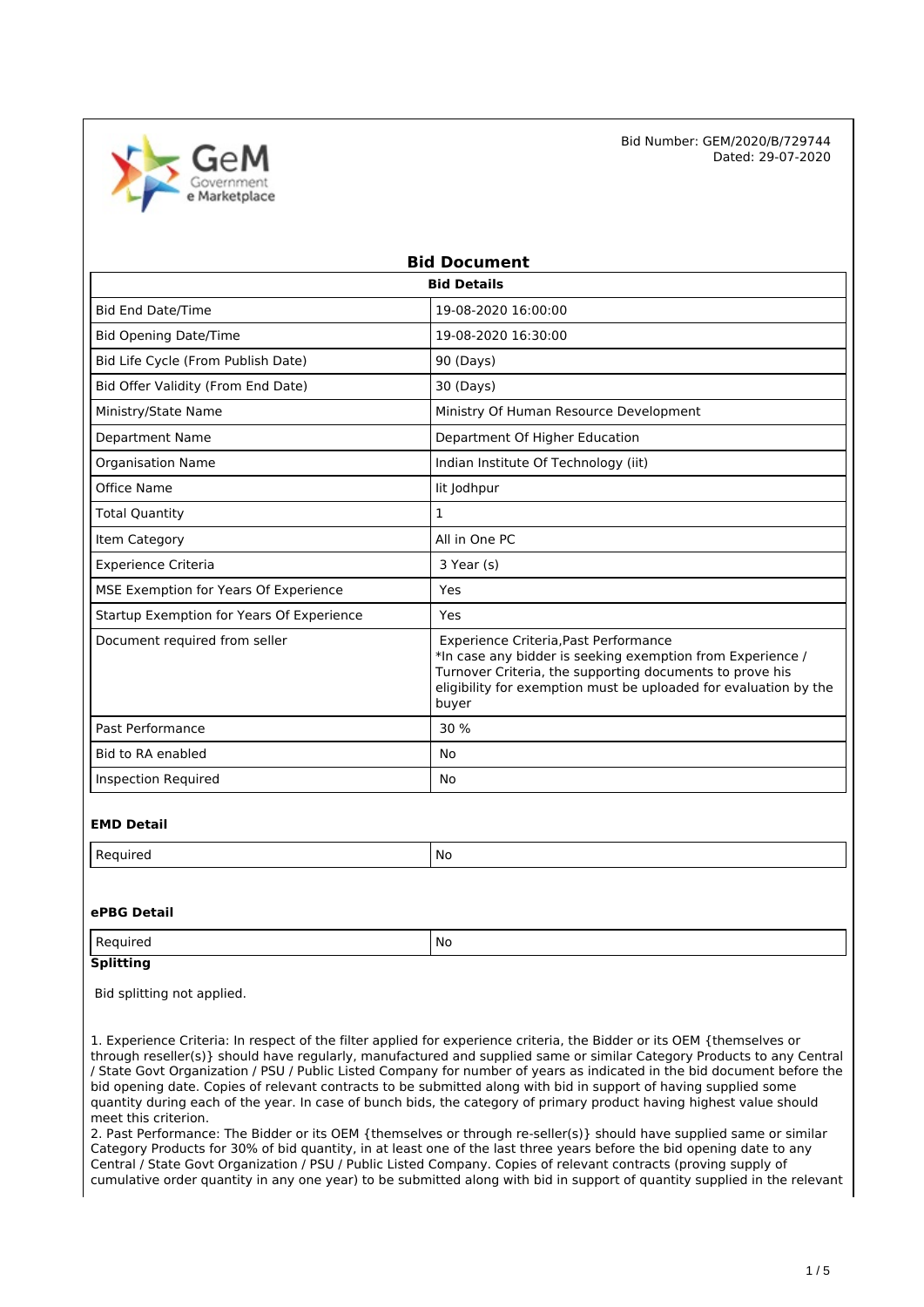year. In case of bunch bids, the category related to primary product having highest bid value should meet this criterion.

# **All In One PC ( 1 pieces )**

### **Technical Specifications**

### [\\* As per GeM Category Specification](https://bidplus.gem.gov.in/bidding/bid/showCatalogue/LwCV2lMVSo15_zgMOJKculIeZUjIXViYTiLjmQjQAW8)

| <b>Specification</b> | <b>Specification Name</b>                                          | <b>Values</b>                                                    | <b>Bid Requirement</b><br>(Allowed Values)                                                                                                                                                                                                                                                                                                                                                                                                                                 |
|----------------------|--------------------------------------------------------------------|------------------------------------------------------------------|----------------------------------------------------------------------------------------------------------------------------------------------------------------------------------------------------------------------------------------------------------------------------------------------------------------------------------------------------------------------------------------------------------------------------------------------------------------------------|
| Motherboard          | <b>Chipset Series</b>                                              | OEM                                                              | Intel H Series, Intel B Series,<br>Intel Q Series, OEM Or<br>higher                                                                                                                                                                                                                                                                                                                                                                                                        |
|                      | <b>Chipset Number</b>                                              | On OEM Motherboard                                               | Intel H110, Intel H270, Intel<br>H310, Intel H370, Intel<br>B250, Intel B360, Intel Q<br>250, Intel Q 270, Intel Q<br>370, On OEM Motherboard<br>Or higher                                                                                                                                                                                                                                                                                                                 |
|                      | Expansion Slots (M Dot 2)                                          | $\mathbf 0$                                                      | $\ast$                                                                                                                                                                                                                                                                                                                                                                                                                                                                     |
| Processor            | <b>Processor Make</b>                                              | Intel                                                            | Intel                                                                                                                                                                                                                                                                                                                                                                                                                                                                      |
|                      | <b>Processor Generation</b>                                        | 8                                                                | 8.0 Or higher                                                                                                                                                                                                                                                                                                                                                                                                                                                              |
|                      | <b>Number of Cores per</b><br><b>Processor</b>                     | 6                                                                | 6, 8, 10 Or higher                                                                                                                                                                                                                                                                                                                                                                                                                                                         |
|                      | Processor Base Frequency<br>(GHz)                                  | 3                                                                | $\ast$                                                                                                                                                                                                                                                                                                                                                                                                                                                                     |
|                      | <b>Processor Description</b>                                       | Intel Core i5                                                    | Intel Core i5, Intel Core i7,<br>Intel Core i9 Or higher                                                                                                                                                                                                                                                                                                                                                                                                                   |
|                      | <b>Processor Number</b>                                            | Intel Core i5 Turbo Boost 4.1   Intel Core i5 8400, Intel<br>GHz | Core i5 8500, Intel Core i5<br>8600, Intel Core i5 8600K,<br>Intel Core i7 7700, Intel<br>Core i7 8700T, Intel Core i7<br>7700K, Intel Core i5 8250U,<br>Intel Core i7 8700, Intel<br>Core i5 8700K, Intel Core i5<br>Turbo Boost 4.1 GHz, Intel<br>Core i5 Turbo Boost 4.3<br>GHz, Intel Core i5 Turbo<br>Boost 4.6 GHz, Intel Core i5<br>9400, Intel Core i5 9500,<br>Intel Core i5 9600, Intel<br>Core i7 9700, Intel Core i9<br>9900. Intel Core i7 9700T Or<br>higher |
|                      | Out of Band Management                                             | NА                                                               | $\ast$                                                                                                                                                                                                                                                                                                                                                                                                                                                                     |
|                      | Cache (MB)                                                         | 9                                                                | $\ast$                                                                                                                                                                                                                                                                                                                                                                                                                                                                     |
| Graphics             | <b>Graphics Type</b>                                               | Dedicated/Discrete                                               | $\ast$                                                                                                                                                                                                                                                                                                                                                                                                                                                                     |
|                      | <b>Graphic Card Description</b>                                    |                                                                  | $\ast$                                                                                                                                                                                                                                                                                                                                                                                                                                                                     |
|                      | <b>Size of Memory in Case</b><br>of Dedicated Graphic<br>Card (GB) | 4                                                                | 4, 8 Or higher                                                                                                                                                                                                                                                                                                                                                                                                                                                             |
|                      | Size of VRAM in case of<br>Integrated Graphics (MB)                | $\pmb{0}$                                                        | $\ast$                                                                                                                                                                                                                                                                                                                                                                                                                                                                     |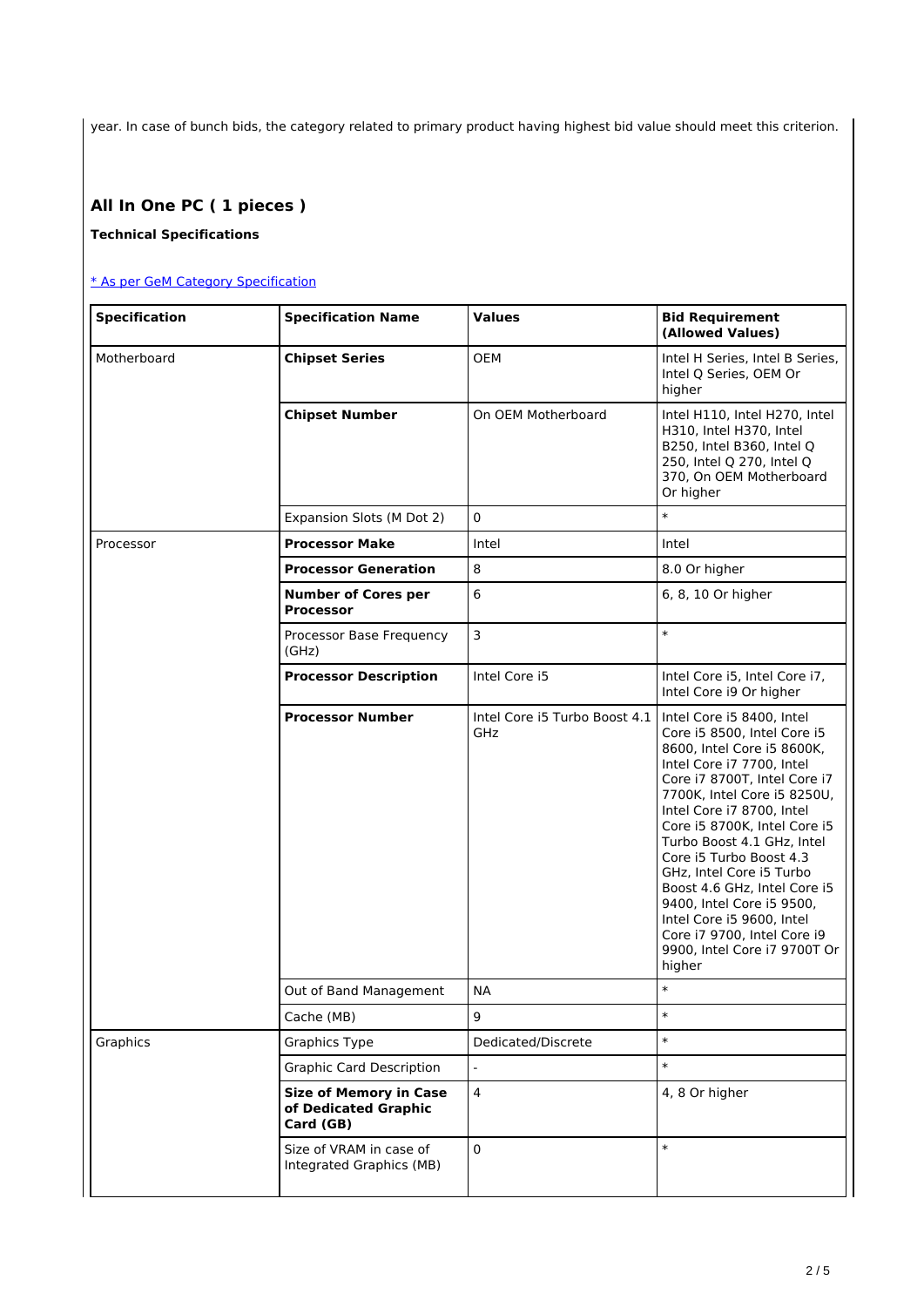| Operating System | <b>Operating System</b><br>(Factory Pre-Loaded)                       | Mac OS                                                                                                      | Mac OS                                                       |
|------------------|-----------------------------------------------------------------------|-------------------------------------------------------------------------------------------------------------|--------------------------------------------------------------|
|                  | Recovery Image Media                                                  | CD from the OEM / Stored in<br>Partition of the Hard Disk /<br>USB Drive from the OEM /<br>On Line / Cloud, | $\ast$                                                       |
|                  | <b>OS Certification</b>                                               | Mac                                                                                                         | $\ast$                                                       |
| Memory           | Type of RAM                                                           | DDR4                                                                                                        | $\ast$                                                       |
|                  | <b>RAM Size (GB)</b>                                                  | 8                                                                                                           | 8, 16, 32, 64 Or higher                                      |
|                  | RAM Speed (MHz)                                                       | 2666                                                                                                        | $\ast$                                                       |
|                  | <b>Total Numbers of DIMM</b><br>Slots Available                       | $\overline{2}$                                                                                              | $\ast$                                                       |
|                  | Number of DIMM Slots<br>populated                                     | 2                                                                                                           | $\ast$                                                       |
|                  | RAM Expandability up to(<br>using spare DIMM Slots<br>in GB)          | $\overline{0}$                                                                                              | 8, 16, 32, 64, 0 Or higher                                   |
| Storage          | <b>Type of Drives used to</b><br>populate the Internal<br><b>Bays</b> | HDD                                                                                                         | HDD                                                          |
|                  | Number of Internal Bays<br>populated with HDD                         | 0                                                                                                           | $\ast$                                                       |
|                  | Capacity of each HDD (GB)                                             | <b>NA</b>                                                                                                   | $\ast$                                                       |
|                  | <b>Total HDD Capacity (GB)</b>                                        | 1000                                                                                                        | 1000, 1500, 2000, 2500,<br>3000 Or higher                    |
|                  | Number of Internal Bays<br>populated with SSD                         | 0                                                                                                           | $\ast$                                                       |
|                  | Capacity of each SSD (GB)                                             | $\pmb{0}$                                                                                                   | $\ast$                                                       |
|                  | <b>Total SSD Capacity (GB)</b>                                        | 0                                                                                                           | 128, 256, 384, 512, 768,<br>1024, 2048, 4096, 0 Or<br>higher |
|                  | Optane Memory (GB)                                                    | $\mathbf 0$                                                                                                 | $\ast$                                                       |
| Display          | <b>Display Size (INCHES)</b>                                          | 21.5                                                                                                        | 21.5, 22, 23.6, 23.8, 27, 34,<br>37.5 Or higher              |
|                  | <b>Display Type</b>                                                   | Non Touch                                                                                                   | Non Touch, Touch Or higher                                   |
|                  | <b>Panel Technology</b>                                               | <b>IPS</b>                                                                                                  | IPS, WVA Or higher                                           |
|                  | <b>Display Resolution</b><br>(PIXELS)                                 | 4096x2304                                                                                                   | 4096x2304, 5120x2880 Or<br>higher                            |
|                  | <b>Availability of Webcam</b><br>integrated with Display              | Yes                                                                                                         | Yes                                                          |
|                  | If yes, Resolution of<br>Webcam                                       | HD                                                                                                          | $\ast$                                                       |
|                  | Availability of Speakers<br>integrated with Display                   | Yes                                                                                                         | $\ast$                                                       |
|                  | If Yes, Number of Speakers<br>available                               | $\overline{2}$                                                                                              | $\ast$                                                       |
| Connectivity     | <b>Wireless Connectivity</b>                                          | <b>Yes</b>                                                                                                  | $\ast$                                                       |
|                  | If Yes, Type of Wireless<br>Connectivity                              | Wi-Fi 802.11ac                                                                                              | $\ast$                                                       |
|                  | Number of Ethernet Ports                                              | $\mathbf 1$                                                                                                 | $\ast$                                                       |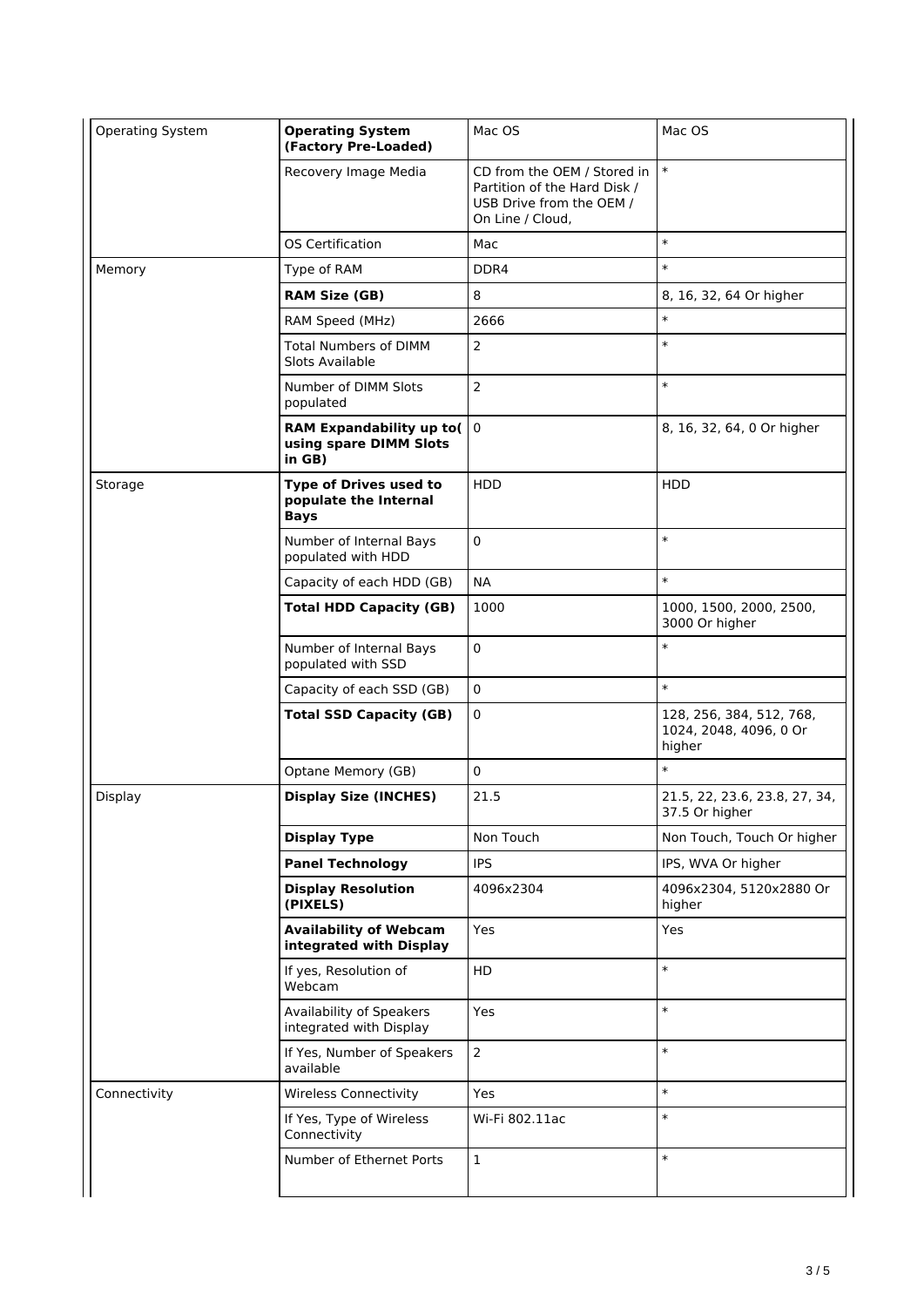|                             | Type of Ethernet Ports                                         | 10/100/1000 on board<br>Integrated Gigabit Port | $\ast$ |
|-----------------------------|----------------------------------------------------------------|-------------------------------------------------|--------|
|                             | <b>Bluetooth Connectivity</b>                                  | Yes                                             | $\ast$ |
|                             | If Yes, Version of Bluetooth<br>Available                      | 4.2                                             | $\ast$ |
| Ports                       | Number of USB Version 2<br>Point 0 Ports                       | $\overline{2}$                                  | $\ast$ |
|                             | Number of USB Version 3<br>point 0 / 3 point 1, Gen 1<br>Ports | $\pmb{0}$                                       | $\ast$ |
|                             | Number of USB Version 3<br>point 1, Gen 2 Ports                | $\overline{2}$                                  | $\ast$ |
|                             | Number of USB Type C Ports                                     | $\mathbf{1}$                                    | $\ast$ |
|                             | Number of Serial Ports                                         | 0                                               | $\ast$ |
|                             | Number of VGA Ports                                            | $\pmb{0}$                                       | $\ast$ |
|                             | Number of HDMI Ports                                           | $\pmb{0}$                                       | $\ast$ |
|                             | Number of DP Ports                                             | $\pmb{0}$                                       | $\ast$ |
| Generic                     | <b>Optical Drive</b>                                           | N/A                                             | $\ast$ |
|                             | Audio-in                                                       | No                                              | $\ast$ |
|                             | Audio-out                                                      | No                                              | $\ast$ |
|                             | Headphone out                                                  | Yes                                             | $\ast$ |
|                             | Microphone-in                                                  | No                                              | $\ast$ |
|                             | Stand                                                          | Standard                                        | $\ast$ |
| Power                       | Power Supply                                                   | Integrated                                      | $\ast$ |
|                             | Power Supply Capacity<br>(Watt)                                | 240                                             | $\ast$ |
|                             | Minimum Power Efficiency<br>Range (%)                          | $85 - 90$                                       | $\ast$ |
| Certification               | <b>BIS Registration under CRS</b><br>of Meity                  | Yes                                             | $\ast$ |
|                             | <b>BIS Registration Number</b><br>and its Validity             | $\overline{a}$                                  | $\ast$ |
|                             | <b>ROHS Compliance</b>                                         | Yes                                             | $\ast$ |
|                             | BEE / Energy Star for the<br>given Model                       | Yes                                             | $\ast$ |
|                             | <b>Other Certification Available</b>                           | <b>FCC</b>                                      | $\ast$ |
| <b>Input Devices</b>        | Mouse Connectivity                                             | Wireless                                        | $\ast$ |
|                             | Type of Mouse                                                  | <b>Optical Scroll</b>                           | $\ast$ |
|                             | <b>Keyboard Connectivity</b>                                   | Wireless                                        | $\ast$ |
|                             | Type of Keyboard                                               | Standard                                        | $\ast$ |
| <b>Operating Conditions</b> | Minimum Operating<br>Temperature                               | 10                                              | $\ast$ |
|                             | Maximum Operating<br>Temperature                               | 35                                              | $\ast$ |
|                             | Minimum Operating<br>Humidity (%RH)                            | 5                                               | $\ast$ |
|                             | Maximum Operating<br>Humidity (%RH)                            | 95                                              | $\ast$ |